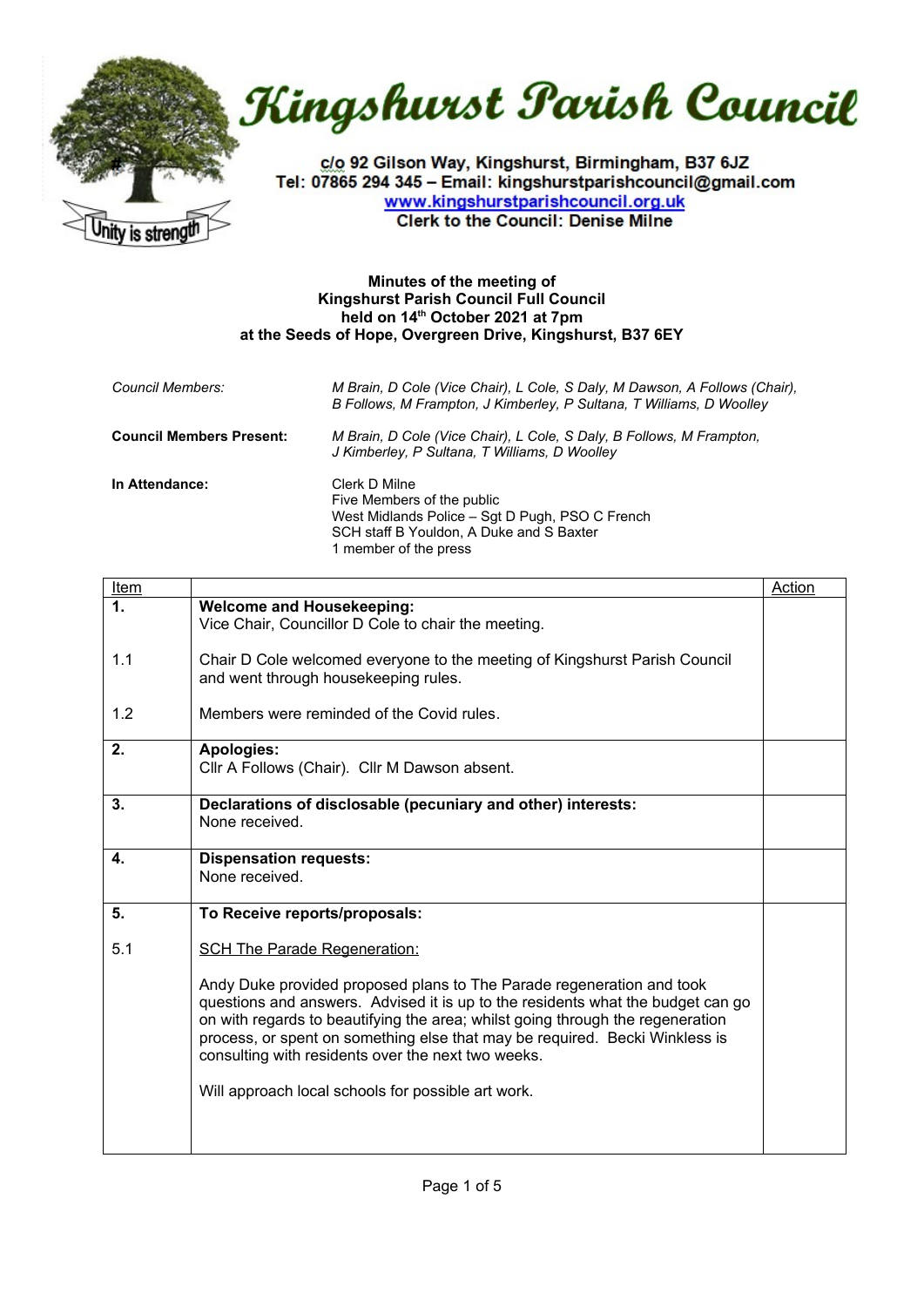|     | In talks with schools regarding parking during drop off and pick up, whilst the<br>regeneration is taking place. A one way system is suggested for Gilson Way and<br>Meriden Drive. Highways are responsible for enforcement issues.                                     |       |
|-----|--------------------------------------------------------------------------------------------------------------------------------------------------------------------------------------------------------------------------------------------------------------------------|-------|
|     | Andy explained that the fabric of the new social housing buildings will be<br>insulated and have highly efficient air source heat pumps instead of gas to heat<br>water and heating systems. Will also have battery storage for EV cars with eco<br>friendly technology. |       |
|     | Once a compulsive purchase order is give to Landlords, they have a very limited<br>time for their tenants to leave their property. SCH are still in talks with private<br>tenants with regards to being moved to properties.                                             |       |
| 5.2 | <b>SCH Community Space</b>                                                                                                                                                                                                                                               |       |
|     | Becci Youldon discussed the partnership with SCH, SMBC and KPC to utilise<br>the Library as community space.                                                                                                                                                             |       |
|     | Discussed temporarily moving the Co-op to The Space, which will also have two<br>community rooms and Library space. Can guarantee that the main shop<br>(currently the Co-op) will be continually open during the regeneration process.                                  |       |
| 5.3 | <b>Borough Councillors:</b>                                                                                                                                                                                                                                              |       |
|     | <b>Park Rangers at Babbs Mill</b>                                                                                                                                                                                                                                        |       |
|     | KPC sent a letter to SMBC, Environmental Services with regards to lack of park<br>Rangers in Babbs Mill.                                                                                                                                                                 |       |
|     | Resolved:<br>That If SMBC is not able to increase the maintenance of Babbs Mill<br>it is proposed for KPC to employ a part time Ranger to be carried forward to the<br>next meeting.                                                                                     | Clerk |
|     | The Amey contract has not yet been finalised, which may include Babbs Mill.                                                                                                                                                                                              |       |
|     | It was reported that rainwater is running into the bottom of St. Anthonys school<br>and going into the school. Cllr Brain to check.                                                                                                                                      | MВ    |
| 5.4 | <b>West Midlands Police:</b>                                                                                                                                                                                                                                             |       |
|     | Report received from Sgt D Pugh for the last month and half, which includes two<br>burglary offences. WMP are targetting places that have high-end cars.                                                                                                                 |       |
|     | Keyless vehicle thefts - Faraday pouches are provided by WMP free of charge.                                                                                                                                                                                             |       |
|     | Three robberies took place in the Kingshurst area, two were the same incident,<br>bikes taken off people, knife theft. Plus one unconnected incident.                                                                                                                    |       |
|     | Two thefts of a motor vehicle took place.                                                                                                                                                                                                                                |       |
|     | One incident of domestic violence in Kingshurst and one actual bodily harm<br>incident.                                                                                                                                                                                  |       |
|     | Patrols took place for ASB, motorbikes and electric vehicle nuisance.                                                                                                                                                                                                    |       |
|     | No drug related incidents reported.                                                                                                                                                                                                                                      |       |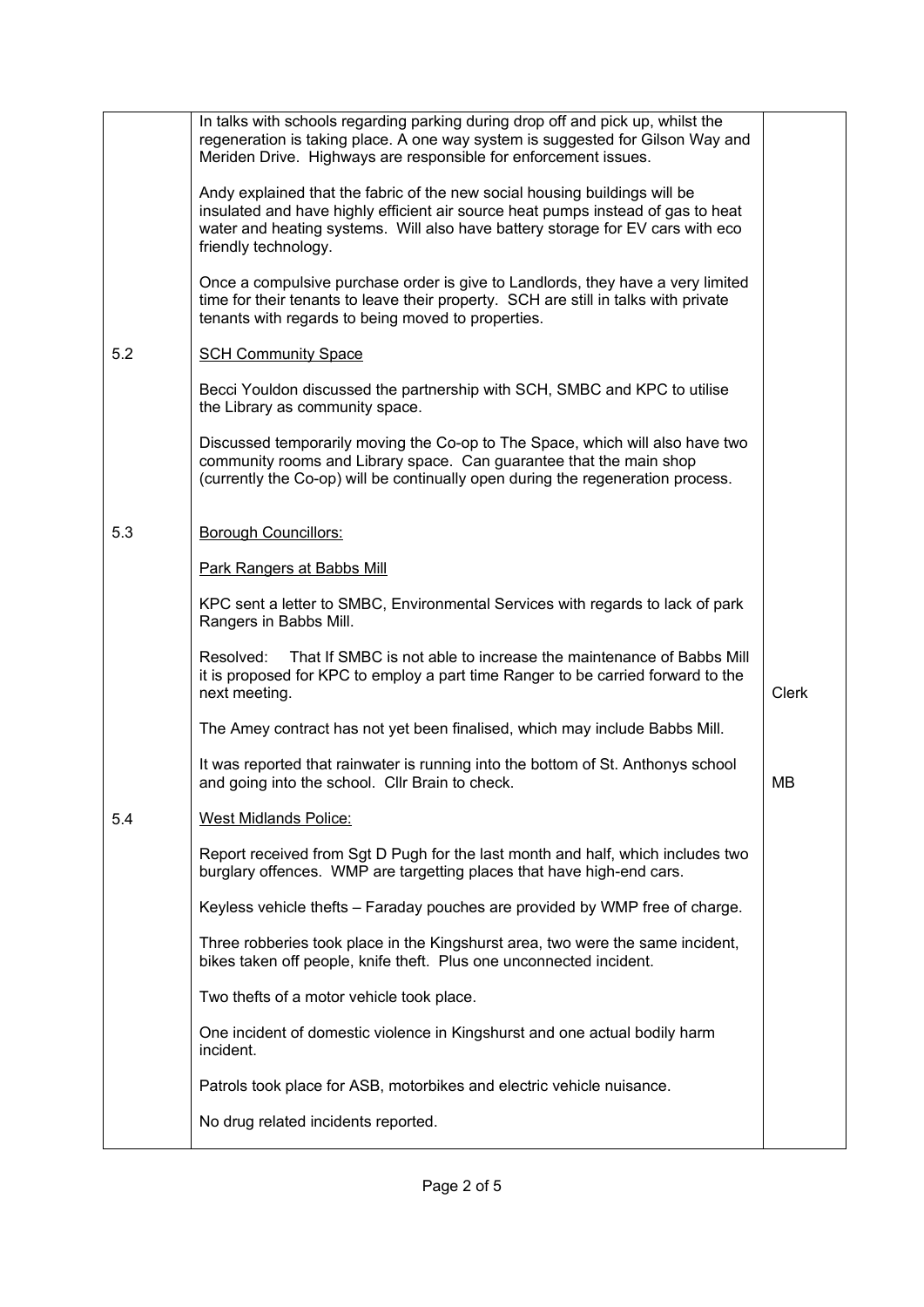|     | Impact Week took place in September (every two months).                                                                                                                                                                                                                                                                                                                                                     |    |
|-----|-------------------------------------------------------------------------------------------------------------------------------------------------------------------------------------------------------------------------------------------------------------------------------------------------------------------------------------------------------------------------------------------------------------|----|
|     | Warrants in Smiths Wood and Castle Bromwich have been executed.                                                                                                                                                                                                                                                                                                                                             |    |
|     | <b>Off Road Bikes</b>                                                                                                                                                                                                                                                                                                                                                                                       |    |
|     | Sgt D Pugh advised that the police are looking at ways to reduce riders going<br>through the barriers, and to reduce the speed and various other ideas.                                                                                                                                                                                                                                                     |    |
|     | Stuart Baxter from SCH advised that they have been looking into where these<br>bikes are being stored. They have an off road bike hotline, where members of<br>the public is encouraged to report where these bikes are being stored. Can be<br>reported anonymously. Electric bikes are also becoming a hazard, although it is<br>an offence to ride one on a footpath.                                    |    |
| 6.  | Items for consideration at Full Council Meeting                                                                                                                                                                                                                                                                                                                                                             |    |
| 6.1 | Resolved:<br>That the payment list for October 2021 be approved.                                                                                                                                                                                                                                                                                                                                            |    |
| 6.2 | Resolved:<br>That the RFO be a third bank signatory for bank transfer payments<br>be approved.                                                                                                                                                                                                                                                                                                              |    |
| 6.3 | That the hire of barriers for around the Christmas tree be<br>Resolved:<br>postponed. Instead Chair to contact HS2 to see if we can borrow some barriers<br>be approved.                                                                                                                                                                                                                                    | DC |
| 6.4 | Resolved:<br>That the cost of a hot food van be postponed until the private and<br>confidential meeting be approved.                                                                                                                                                                                                                                                                                        |    |
| 6.5 | Resolved:<br>That the £500 donation for the Community Space be carried<br>forward to the next meeting on 11 <sup>th</sup> November 2021 for approval.                                                                                                                                                                                                                                                       |    |
| 6.6 | Resolved:<br>That the gazebo required for the Christmas event be borrowed from<br>the Scouts if possible be approved.                                                                                                                                                                                                                                                                                       | MВ |
| 7.  | Minutes of the last Full Council meeting:                                                                                                                                                                                                                                                                                                                                                                   |    |
|     | Resolved: that the minutes of the last Full Council meeting held on 9 <sup>th</sup> September<br>2021 be approved and signed by the Chair as a correct record.                                                                                                                                                                                                                                              |    |
| 8.  | Matters arising from the last meeting:                                                                                                                                                                                                                                                                                                                                                                      |    |
| 8.1 | <b>Additions to Jubilee Gardens</b><br>That the Chair of Kingshurst Jubilee Gardens to arrange to meet<br>Resolved:<br>with PS, MB and DC and members of the Jubilee Gardens to discuss if public<br>liability insurance has been obtained? Does it cover the Bee Keeping issues?.<br>And to clarify who is responsible for Heath and Safety issues and to provide KPC<br>with regular reports be approved. | MF |
| 8.2 | To approve additions to the Jubilee Gardens<br>That the Chair of Kingshurst Jubilee Gardens to arrange to meet<br>Resolved:<br>with PS, MB and DC and members of the Jubilee Gardens to discuss and to<br>provide KPC with a report be approved.                                                                                                                                                            | MF |
| 8.3 | To receive ideas following recent tragic events in Babbs Mill<br>SMBC to provide a memorial bench, to replace the existing bench<br>Resolved:<br>be approved.                                                                                                                                                                                                                                               |    |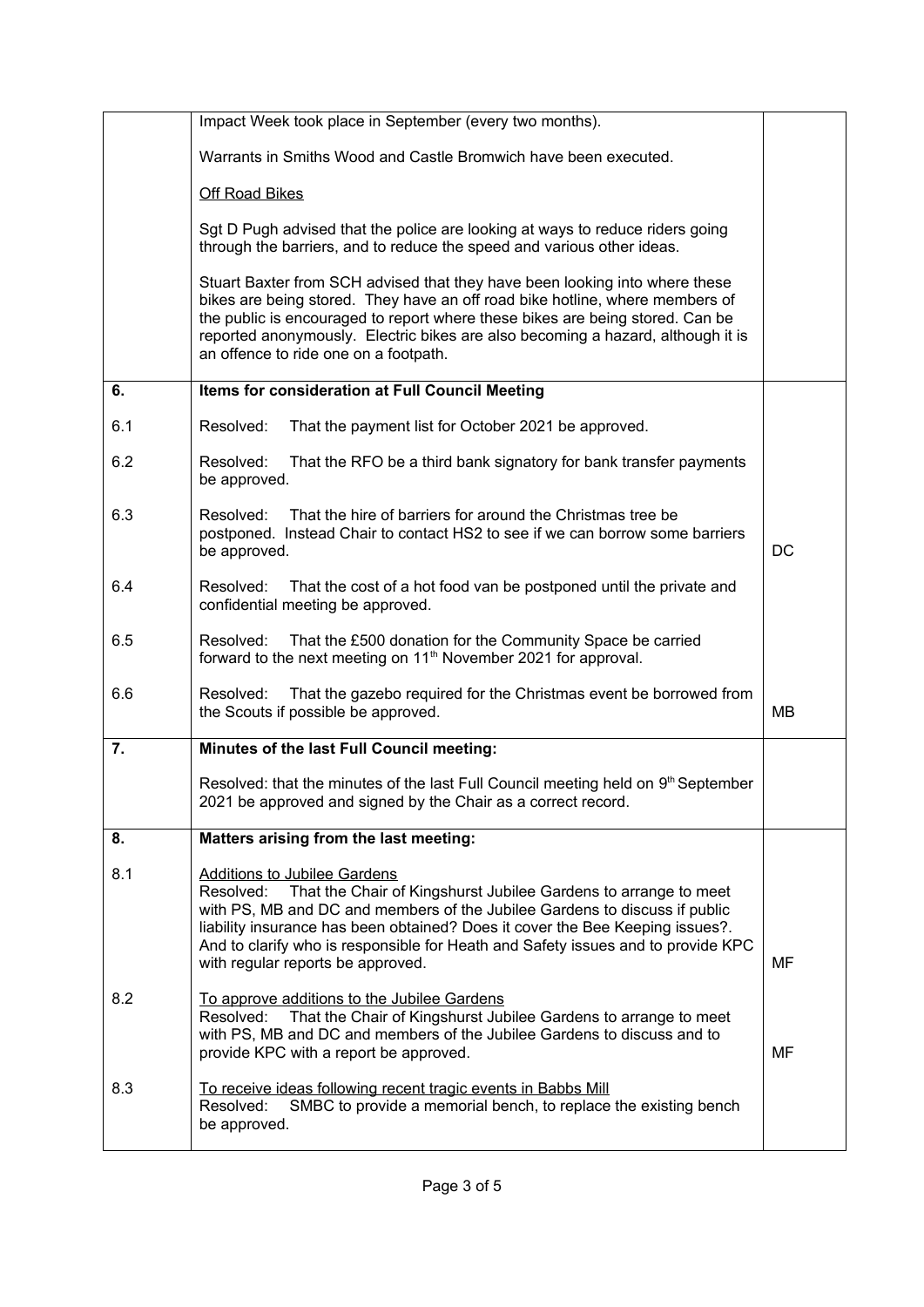| 8.4  | To approve the relevant actions from the findings of the residents survey<br>Resolved:<br>That the Clerk is to liaise with LB with the requirements be<br>approved.                                                                                            | LB/Clerk        |
|------|----------------------------------------------------------------------------------------------------------------------------------------------------------------------------------------------------------------------------------------------------------------|-----------------|
| 8.5  | To approve the adopted Code of Conduct<br>Resolved:<br>That Code of Conduct adopted from SMBC be approved.                                                                                                                                                     |                 |
| 8.6  | To approve the new Solicitor for KPC (retrospectively)<br>That retrospective approval is required for our new Solicitor be<br>Resolved:<br>carried forward to the next meeting be approved.                                                                    |                 |
| 9.   | <b>Councillor Statement</b>                                                                                                                                                                                                                                    |                 |
|      | That the apology given by Cllr Daly for inappropriate remarks made<br>Resolved:<br>at the last full council meeting, be accepted with exception to Cllrs P Sultana and<br>T Williams, who declined to accept the apology.                                      |                 |
| 10.  | Items from Events Committee Meeting held on 5 <sup>th</sup> October 2021                                                                                                                                                                                       |                 |
| 10.1 | Resolved:<br>That the Christmas flyer produced by LB be approved.                                                                                                                                                                                              |                 |
| 11.  | <b>Public Participation:</b>                                                                                                                                                                                                                                   |                 |
|      | Vicarage Garden:                                                                                                                                                                                                                                               |                 |
|      | That the Kingshurst Jubilee Gardens to retrieve the plants from the<br>Resolved:<br>Vicarage garden as it is due for demolition. To ask permission from SMBC, Lisa<br>Whitton be approved.                                                                     | DC              |
|      |                                                                                                                                                                                                                                                                |                 |
| 12.  | Date of the next meeting                                                                                                                                                                                                                                       |                 |
| 12.1 | Thursday 11 <sup>th</sup> November at 7.00pm at the Seeds of Hope, Overgreen Drive                                                                                                                                                                             |                 |
| 13.  | Exclusion of Public and Press - Private and Confidential Meeting                                                                                                                                                                                               |                 |
| 14.  | <b>Pavilions - Tenant and Landlord Relationship</b>                                                                                                                                                                                                            |                 |
|      | That ongoing discussions regarding the relationship between KPC<br>Resolved:<br>and the tenant at the Pavilions can be covered in future Finance and General<br>Purpose meetings.                                                                              |                 |
|      | That ongoing discussions regarding activities and events with the<br>Resolved:<br>Pavilions can be discussed at future Events committee meetings.                                                                                                              |                 |
|      | That following a letter received from the Landlord of the Pavilions in<br>Resolved:<br>response to the letter sent to them from KPC, it was agreed that members are in<br>support of us writing to them again to address some of the points they have<br>made. | <b>JK/Clerk</b> |
|      |                                                                                                                                                                                                                                                                |                 |
|      |                                                                                                                                                                                                                                                                |                 |
|      |                                                                                                                                                                                                                                                                |                 |
|      |                                                                                                                                                                                                                                                                |                 |